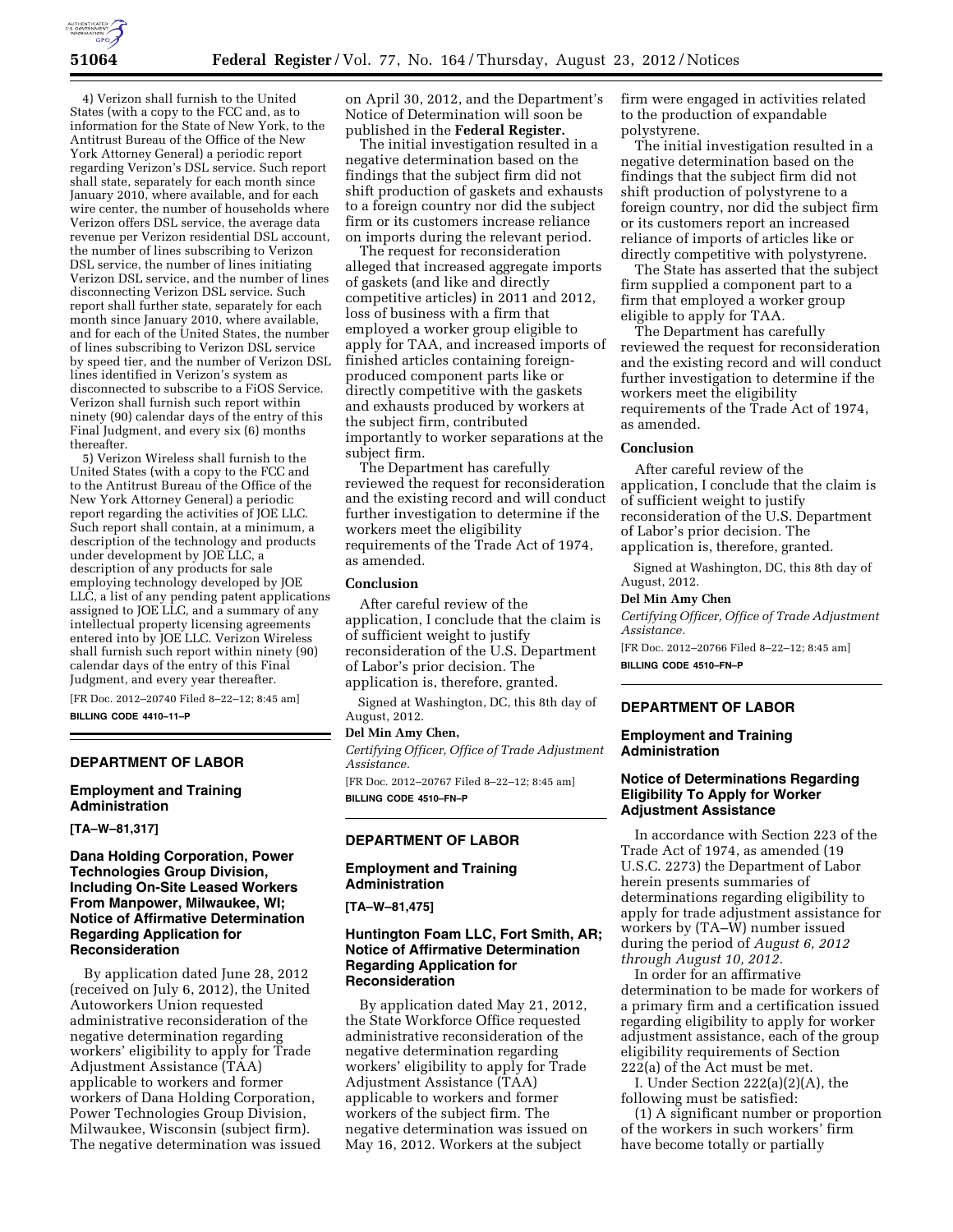separated, or are threatened to become totally or partially separated;

(2) The sales or production, or both, of such firm have decreased absolutely; and

(3) One of the following must be satisfied:

(A) Imports of articles or services like or directly competitive with articles produced or services supplied by such firm have increased;

(B) Imports of articles like or directly competitive with articles into which one or more component parts produced by such firm are directly incorporated, have increased;

(C) Imports of articles directly incorporating one or more component parts produced outside the United States that are like or directly competitive with imports of articles incorporating one or more component parts produced by such firm have increased;

(D) Imports of articles like or directly competitive with articles which are produced directly using services supplied by such firm, have increased; and

(4) The increase in imports contributed importantly to such workers' separation or threat of separation and to the decline in the sales or production of such firm; or

II. Section 222(a)(2)(B) all of the following must be satisfied:

(1) A significant number or proportion of the workers in such workers' firm have become totally or partially separated, or are threatened to become totally or partially separated;

(2) One of the following must be satisfied:

(A) There has been a shift by the workers' firm to a foreign country in the production of articles or supply of services like or directly competitive with those produced/supplied by the workers' firm;

(B) There has been an acquisition from a foreign country by the workers' firm of articles/services that are like or directly competitive with those produced/supplied by the workers' firm; and

(3) The shift/acquisition contributed importantly to the workers' separation or threat of separation.

In order for an affirmative determination to be made for adversely affected workers in public agencies and a certification issued regarding eligibility to apply for worker adjustment assistance, each of the group eligibility requirements of Section 222(b) of the Act must be met.

(1) A significant number or proportion of the workers in the public agency have become totally or partially separated, or are threatened to become totally or partially separated;

(2) The public agency has acquired from a foreign country services like or directly competitive with services which are supplied by such agency; and

(3) The acquisition of services contributed importantly to such workers' separation or threat of separation.

In order for an affirmative determination to be made for adversely affected secondary workers of a firm and a certification issued regarding eligibility to apply for worker adjustment assistance, each of the group eligibility requirements of Section 222(c) of the Act must be met.

(1) A significant number or proportion of the workers in the workers' firm have become totally or partially separated, or are threatened to become totally or partially separated;

(2) The workers' firm is a Supplier or Downstream Producer to a firm that employed a group of workers who received a certification of eligibility under Section 222(a) of the Act, and such supply or production is related to the article or service that was the basis for such certification; and

(3) Either—

(A) The workers' firm is a supplier and the component parts it supplied to the firm described in paragraph (2) accounted for at least 20 percent of the production or sales of the workers' firm; or

(B) A loss of business by the workers' firm with the firm described in paragraph (2) contributed importantly to the workers' separation or threat of separation.

In order for an affirmative determination to be made for adversely affected workers in firms identified by the International Trade Commission and a certification issued regarding eligibility to apply for worker adjustment assistance, each of the group eligibility requirements of Section 222(f) of the Act must be met.

(1) The workers' firm is publicly identified by name by the International Trade Commission as a member of a domestic industry in an investigation resulting in—

(A) An affirmative determination of serious injury or threat thereof under section 202(b)(1);

(B) An affirmative determination of market disruption or threat thereof under section 421(b)(1); or

(C) An affirmative final determination of material injury or threat thereof under section 705(b)(1)(A) or 735(b)(1)(A) of the Tariff Act of 1930 (19 U.S.C. 1671d(b)(1)(A) and 1673d(b)(1)(A));

(2) The petition is filed during the 1 year period beginning on the date on which—

(A) A summary of the report submitted to the President by the International Trade Commission under section 202(f)(1) with respect to the affirmative determination described in paragraph (1)(A) is published in the **Federal Register** under section 202(f)(3); or

(B) Notice of an affirmative determination described in subparagraph (1) is published in the **Federal Register**; and

(3) The workers have become totally or partially separated from the workers' firm within—

(A) The 1-year period described in paragraph (2); or

(B) Notwithstanding section 223(b)(1), the 1-year period preceding the 1-year period described in paragraph (2).

#### **Affirmative Determinations for Worker Adjustment Assistance**

The following certifications have been issued. The date following the company name and location of each determination references the impact date for all workers of such determination.

The following certifications have been issued. The requirements of Section 222(a)(2)(A) (increased imports) of the Trade Act have been met.

| TA-W No. | Subject firm            | Location | Impact date   |
|----------|-------------------------|----------|---------------|
|          | Services.               |          |               |
|          | national Textile Group. |          | June 1, 2011. |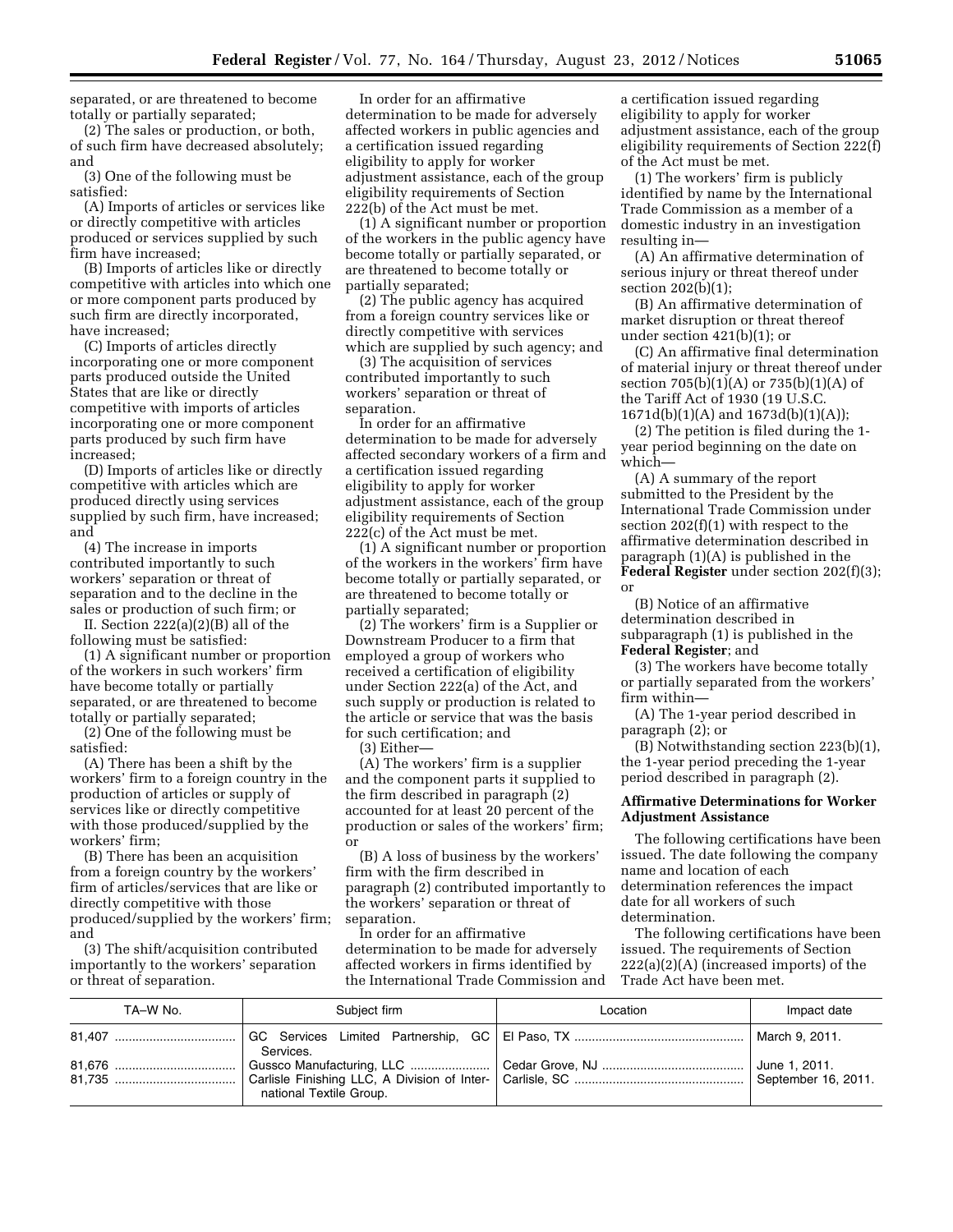The following certifications have been issued. The requirements of Section  $222(a)(2)(B)$  (shift in production or services) of the Trade Act have been met.

| TA-W No. | Subject firm                                                                  | Location | Impact date    |
|----------|-------------------------------------------------------------------------------|----------|----------------|
|          | Bay Area Newsgroup East Bay, LLC, Cali-<br>fornia Newspaper Partnership.      |          | June 15, 2011. |
|          |                                                                               |          | June 28, 2011. |
|          | sumer Division, Time Staffing, Great                                          |          |                |
|          | Work Employment Services.<br>Industrial Staffing, Adecco and Man-<br>power.   |          | July 5, 2011.  |
|          | ternal Firm, Knowledge Service, Adverse<br>Data, Off-Site Workers NJ, MN, IL. |          |                |
|          | Aerotek, Applied Staffing, etc., Remote<br>Workers.                           |          | July 10, 2011. |

The following certifications have been issued. The requirements of Section 222(c) (supplier to a firm whose workers

are certified eligible to apply for TAA) of the Trade Act have been met.

| TA-W No. | Subject firm                   | Location | Impact date   |
|----------|--------------------------------|----------|---------------|
|          | of AMG Industries Corporation. |          | July 2, 2011. |

The following certifications have been issued. The requirements of Section

222(c) (downstream producer for a firm whose workers are certified eligible to

apply for TAA) of the Trade Act have been met.

| TA-W No. | Subject firm            | Location | Impact date          |
|----------|-------------------------|----------|----------------------|
| 81.841   | Heidtman Steel Products |          | $^+$ August 1, 2011. |

The following certifications have been issued. The requirements of Section 222(f) (firms identified by the

International Trade Commission) of the Trade Act have been met.

| TA-W No. | Subject firm       | Location | Impact date   |
|----------|--------------------|----------|---------------|
| 81.650   | ployment Services. |          | May 19, 2010. |

# **Negative Determinations for Worker Adjustment Assistance**

criteria for worker adjustment assistance have not been met for the reasons specified.

(increased imports) and (a)(2)(B) (shift in production or services to a foreign country) of section 222 have not been met.

In the following cases, the investigation revealed that the eligibility

The investigation revealed that the criteria under paragraphs(a)(2)(A)

| TA-W No. | Subject firm                                        | Location | Impact date |
|----------|-----------------------------------------------------|----------|-------------|
|          | Spherion Staffing.                                  |          |             |
|          | Randstad US, ResourceMFG, Volt<br>Workforce.        |          |             |
|          | Services, Triada Employment Services<br>& Manpower. |          |             |
|          | <b>Personnel Services.</b>                          |          |             |